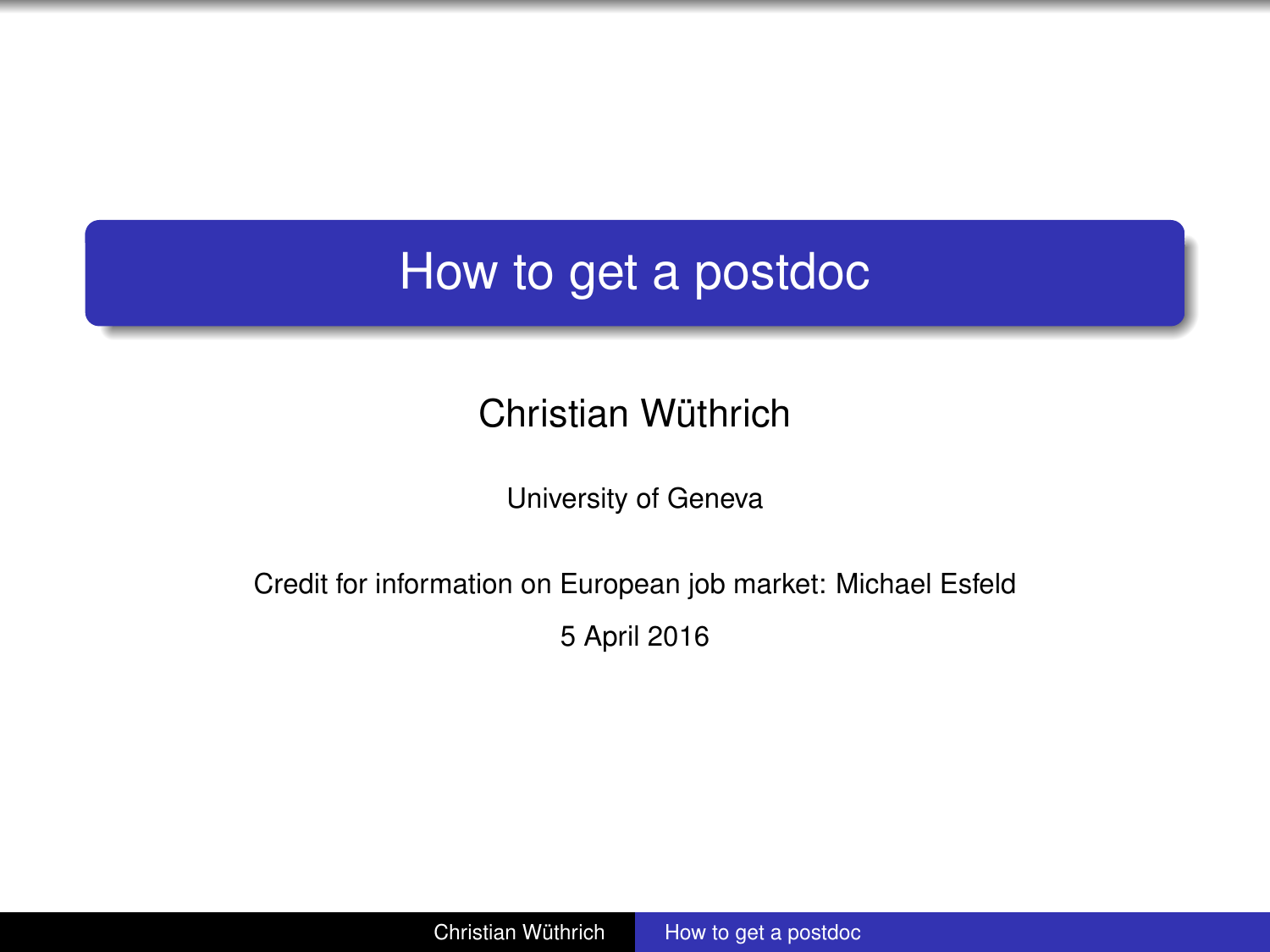- Research: publications (focus, breadth)
- (Teaching)
- Mobility/networking: conferences, exchanges, collaborations
- Flexibility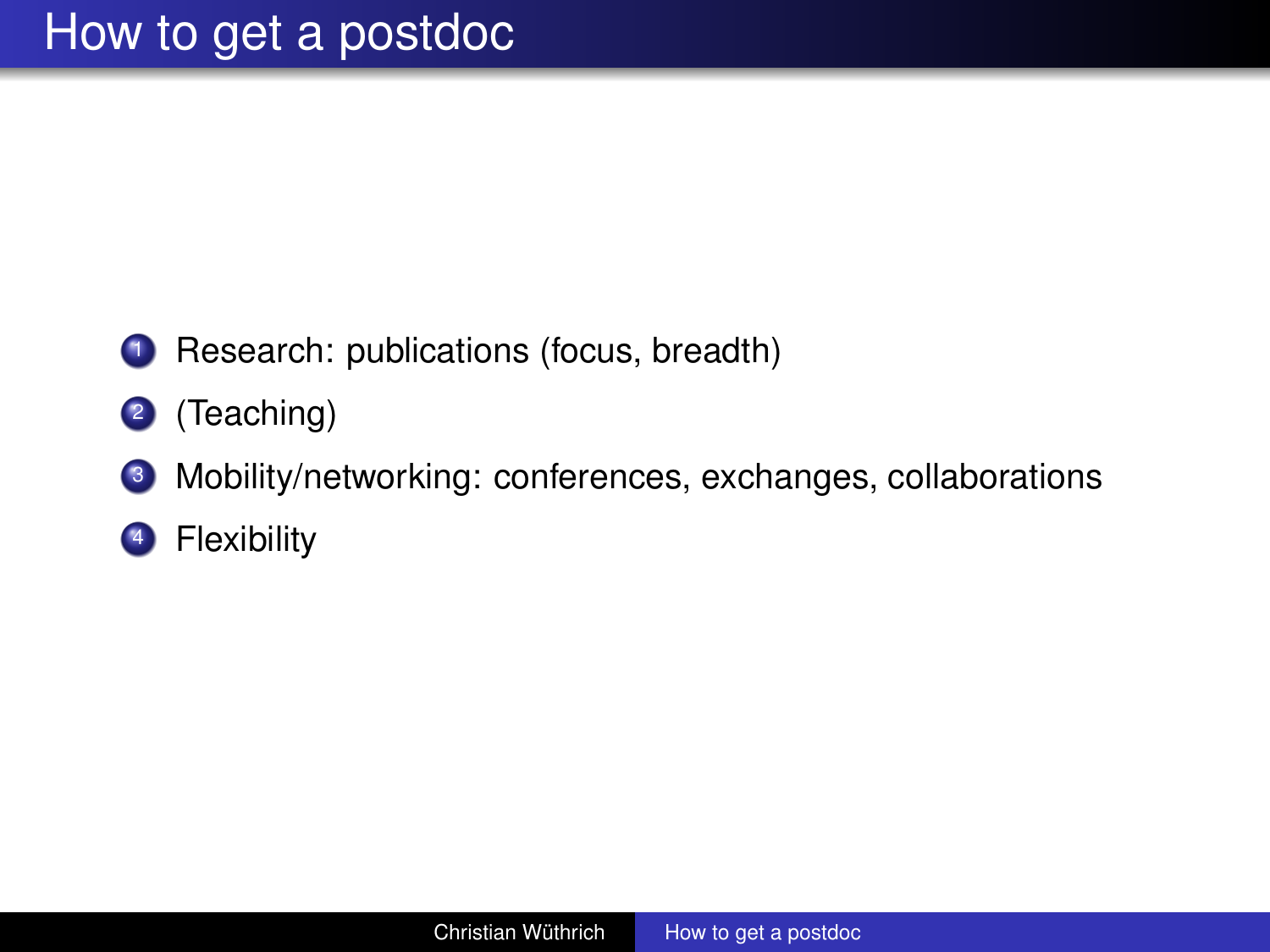- Anglophone world: don't publish PhD thesis as book, even if you get a publish it for free
- reason: for both postdocs and junior positions, there is absolutely no expectation that you have a book—and if it's not with a top press, people might be suspicious
- Continental Europe: more customary/expected/required that you publish PhD as book, but go with good press that does it for free
- refereed papers in good journals (ESF rating international I or II), or lightly refereed papers in visible collections (but don't publish too indiscriminately)
- Anglophone world: you are not expected to have that much breadth; you are expected to show promise to become a 'leader' in what you do
- $\Rightarrow$  requires specialisation
	- Continental Europe: achieve good balance between central, broad topics and new topics, avoid too much specialisation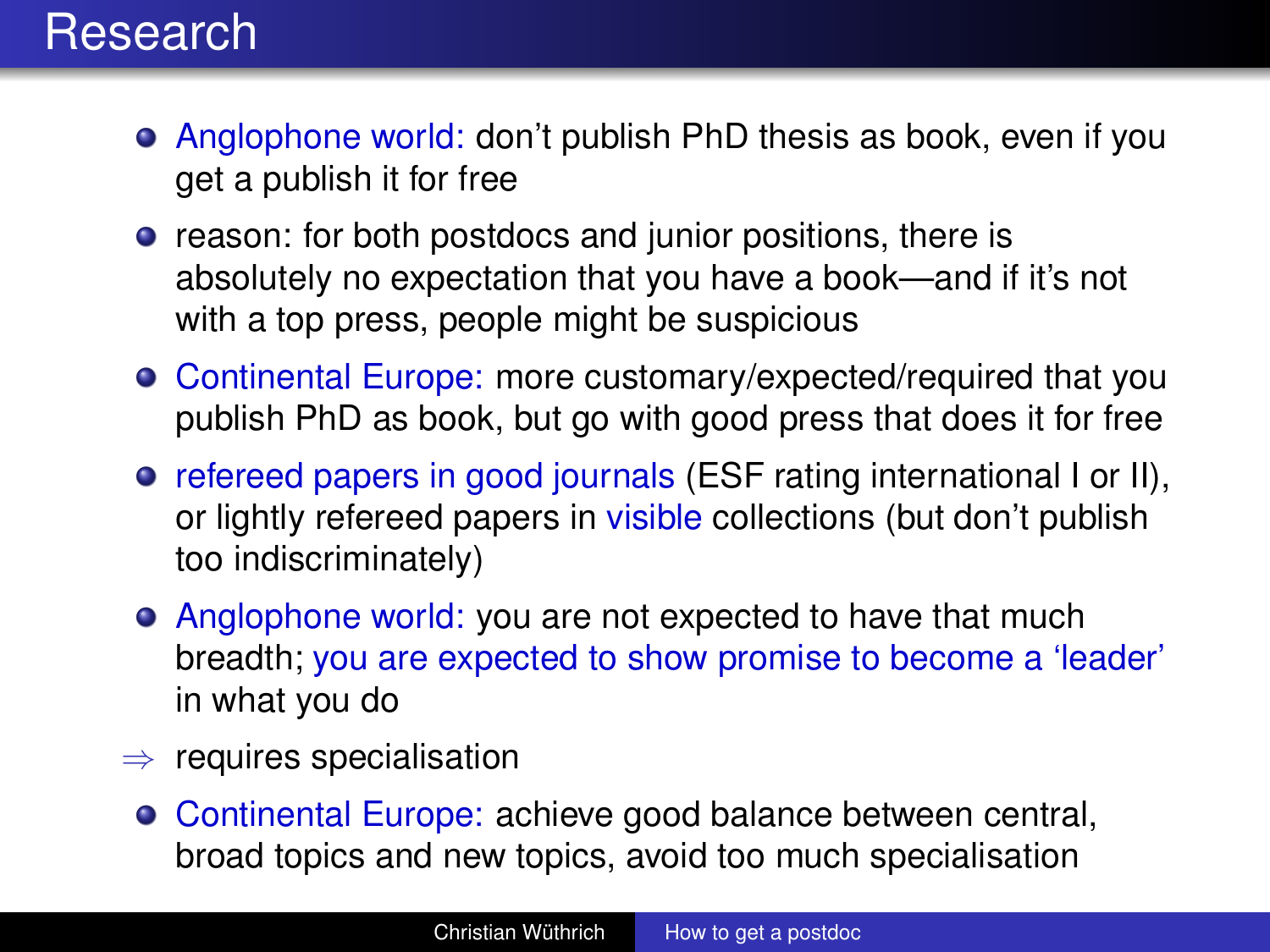- postdocs: generally teaching experience not central
- visiting assistant professorship/lecturer positions: teaching absolutely central (expectation: can teach courses in area without much preparation)
- tenure-track position: important, but focus depends on institution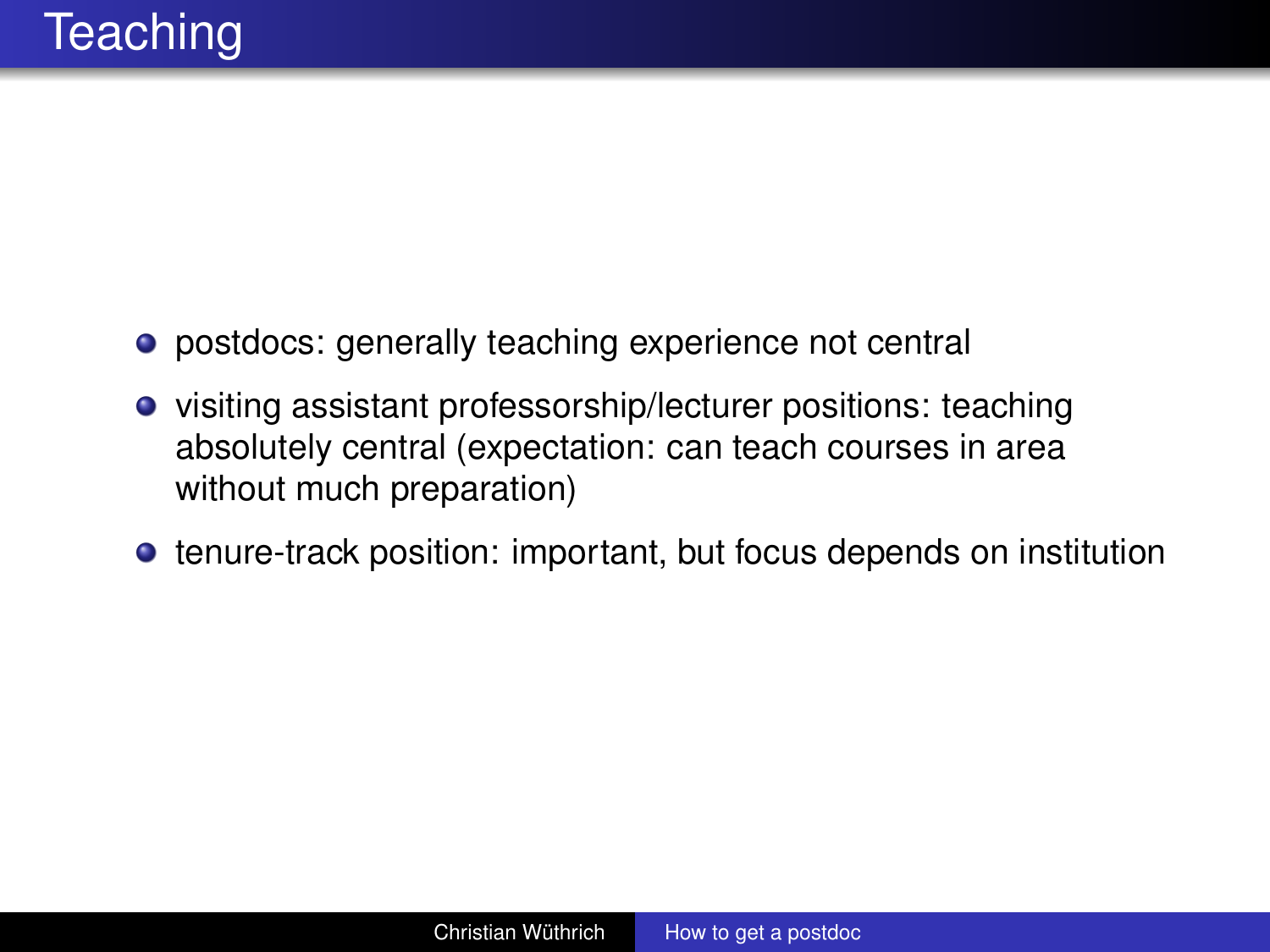- **•** participation in conferences: big conferences as well as workshops on area of specialisation
- experience at foreign universities: research stays during or after PhD thesis
- networking: not just with the big fish, but also with cohort
- **e** collaborations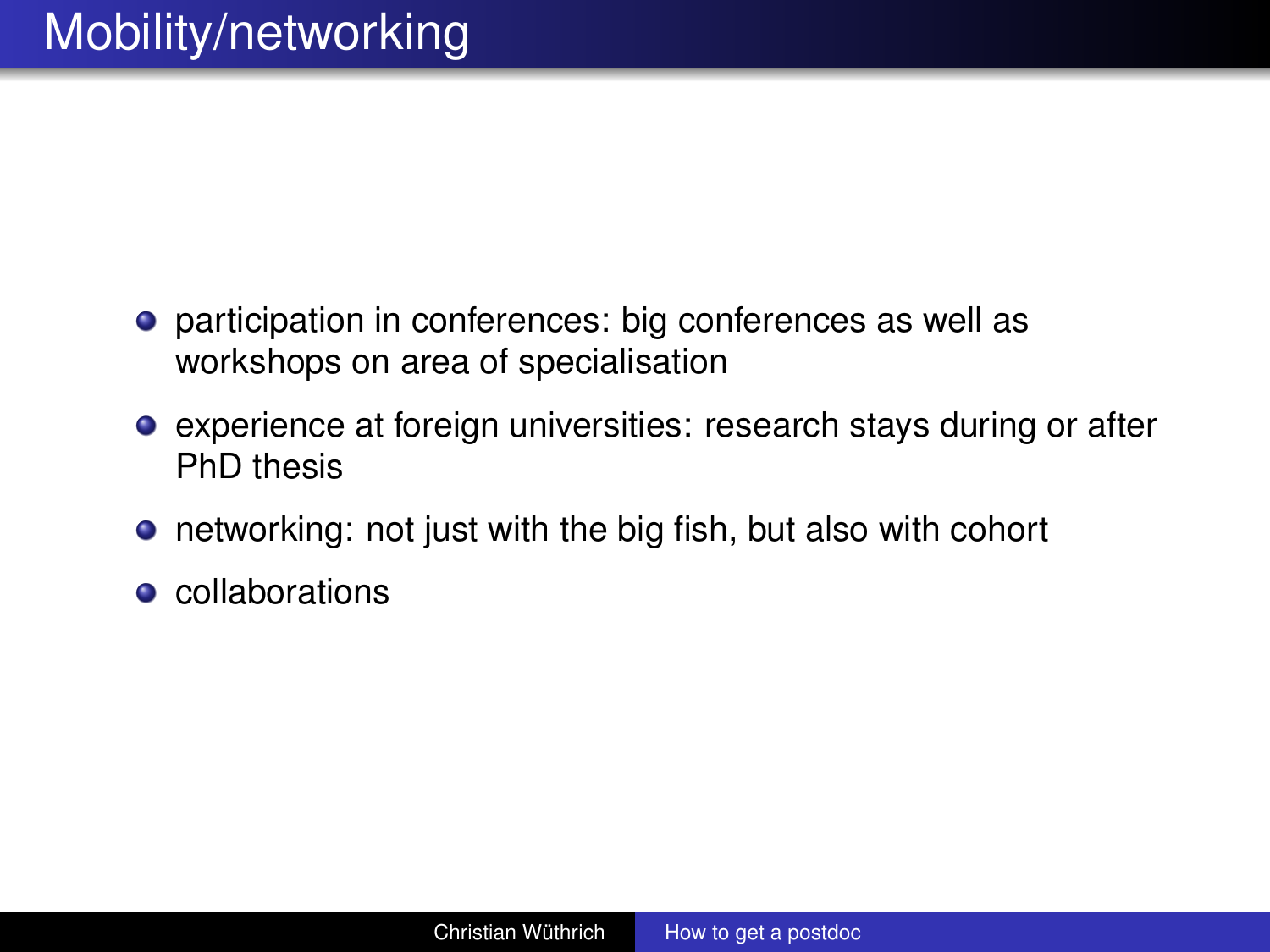# Flexibility, and what to keep in mind

- apply to every position in your domain that you would accept if it were the only one you are offered
- during your PhD: understand what an application consists in and what you are being judged on
	- **•** PhD thesis
	- writing sample (appropriate for positions applied for)
	- publications
	- promise of research program going forward
	- professional activity
	- **e** letters of reference
	- (teaching dossier)
	- soft values (tt positions in particular): would you be a good colleague?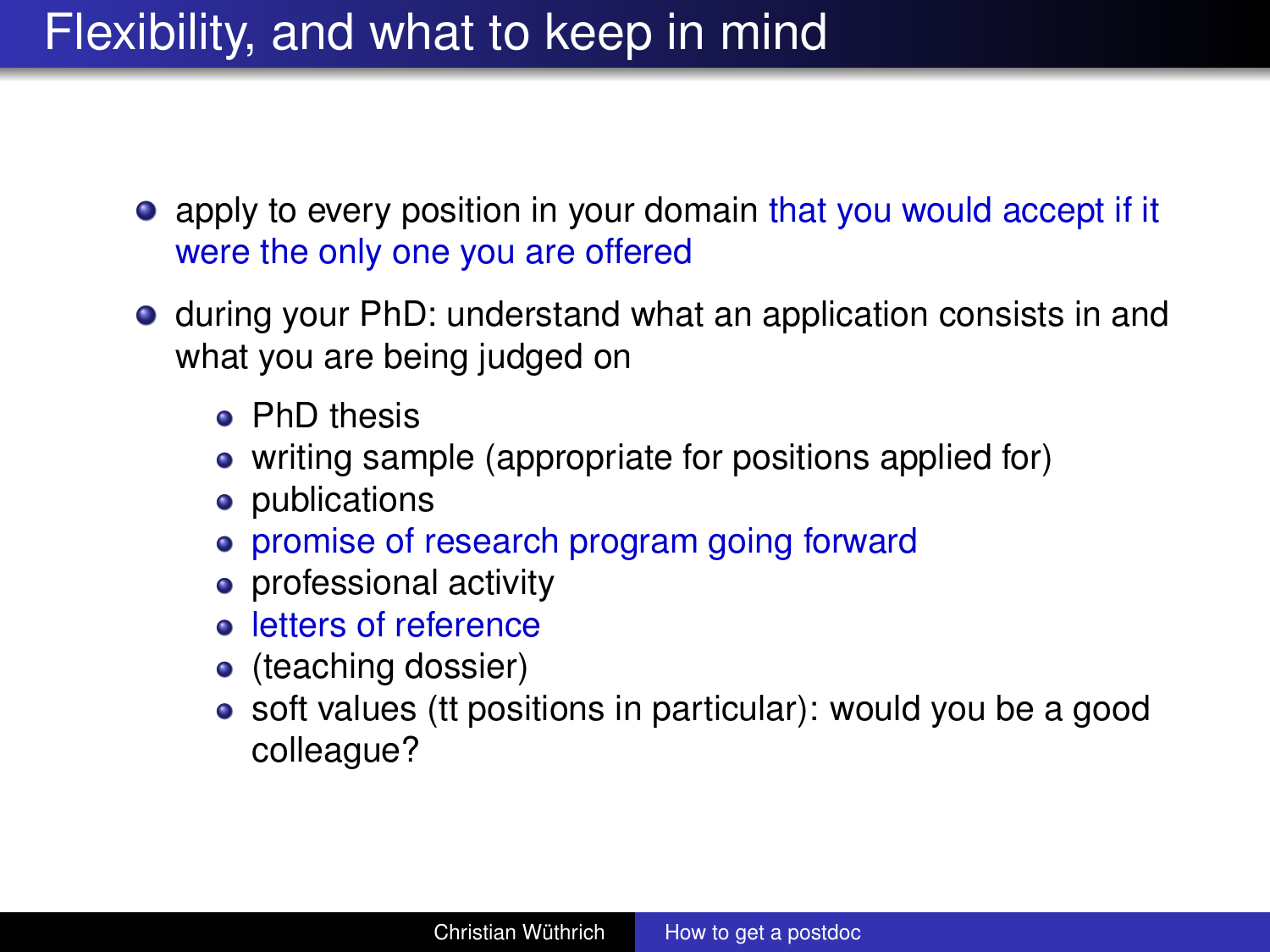- More postdoc positions in Europe than the US
- Centers with postdoc positions: Western, Pitt, Rutgers (?)
- Universities with fellowship programs in philosophy (NYU, Bersoff), or more generally (Princeton, Chicago, Oxford, ...)
- Established large research projects with postdoc positions: Templeton (Cambridge/Oxford, NYU/Columbia/Rutgers?, LSE/UCSD), LSE
- **If you are European (by affiliation), then often you can get public** funds to do a postdoc overseas.
- A year before you go on the market, make sure you know about opportunities.